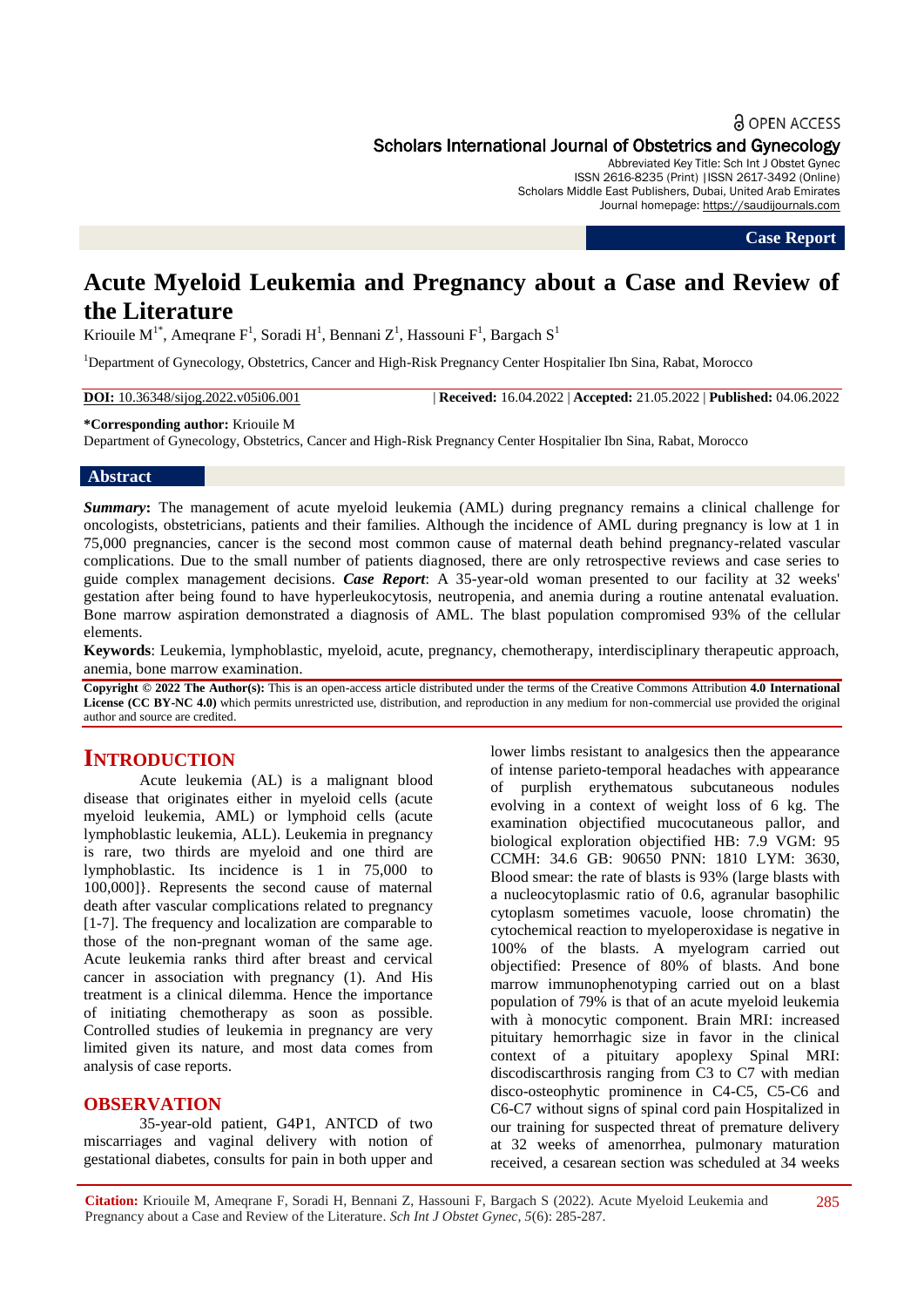of amenorrhea. Extraction of a morphologically normal female newborn, Apgar 10/10 PDN: 1800 g hospitalized in the neonatology department for prematurity. The post-operative follow-up is simple, patient then transferred to Medicine A ibn Sina hospital for additional care.

## **DISCUSSION**

We report here the diagnosis, treatment and outcome of our case of acute myeloid leukemia during pregnancy, within our department. The clinical picture of AML presenting during pregnancy is similar to that of non-pregnant women and the diagnostic criteria are those defined in the WHO classification of myeloid tumors [20, 21]. Overlapping of some common symptoms reported during pregnancy, such as fatigue and shortness of breath, or physiological alteration of peripheral blood counts, such as anemia and thrombocytopenia, could delay diagnostic suspicion and appropriate treatment. In this respect, the main differential diagnoses to be considered are thrombotic microangiopathy, HELLP syndrome and cytopenias of immune deficiency or origin [7]. Acute leukemia may present with hyperleukocytosis, thromboses or disseminated intravascular coagulation, in the context of a thrombogenic milieu associated with gestation [1- 5]. Thrombosis could affect placental vessels, impairing fetal growth and survival [28, 29]. Intrauterine death can also be the result of hypoxia caused by placental ischemic infarction and leukemic infiltration [1-5]. Investigations essential for correct differential diagnosis should include complete blood count and blood smear, measurement of vitamin B12, folate and ferritin, screening for coagulation and hemolysis, kidney function tests and hepatic [7]. When a diagnosis of leukemia is suspected, bone marrow samples should be obtained and morphological, immunophenotypic, cytogenetic, and molecular analyzes performed to enable accurate subtyping and correct prognosis, according to published guidelines [30]. AML associated with pregnancy is rare and only small series of patients have been reported [1-15]. Anti-leukemic therapies during pregnancy may differ from the golden rules, being conditioned by several variables, including gestational age at diagnosis, clinical and biological features of the disease, and potential toxic effects of drugs on the mother and the Child [6-15]. Fetal toxicity of cytostatic therapy clusters during the first trimester..]. During the first trimester, chemotherapy results in fetal death in about 40% of cases, while the percentage is around 10% during the second trimester and almost all infants who have been exposed to chemotherapy during third trimester were born alive without major malformations, despite cases of growth retardation, intellectual disability, decreased fertility, and hematopoietic suppression have been reported [1-7, 15-24]. In most of the cases described, patients diagnosed during the first trimester underwent an abortion and were subsequently treated with induction chemotherapy [6-15]. In the few cases treated with

chemotherapy during the first trimester, poor pregnancy outcomes have been reported with congenital anomalies and miscarriages, while it has been suggested that a prolonged delay in initiation of treatment may be associated with poorer maternal outcome [6-15]. When a diagnosis of AML associated with pregnancy is made, a multidisciplinary team must be assembled to coordinate all diagnostic and therapeutic steps, including the planning of a caesarean section before or between courses of chemotherapy and after reconstitution of the marrow. Maternal bone, to avoid and neonatal pancytopenia. To minimize risk to mother and fetus, short-term cesarean delivery (>35–37 weeks) remains the primary goal. Survival after delivery at or beyond 28 weeks gestation is >90% in most major centers, but even higher (>95%) if delivery was at or beyond 32 weeks gestation [7]. If it is possible to delay the initiation of the treatment program, a caesarean section should be planned before chemotherapy, or when peripheral blood counts resume after the treatment cycle. Chemotherapy should not be given after the 35th week of pregnancy [1-7]. Intensive ultrasound monitoring is essential to document fetal growth, development, cardiac function, and placental status, as well as daily topographic assessment. When delivery is necessary at an earlier gestational age (before 34 weeks), pharmacological improvement of fetal lung maturation with corticosteroids should be considered [7]. Breastfeeding is contraindicated during the anti-leukemic program maternal [7]. The use of hydroxycarbamide before the start of induction chemotherapy should be avoided except in the case of hyperleukocytosis (leukocytes greater than 100 × 109/L) [7]. Monitoring of the patient's cardiocirculatory parameters, blood formula, coagulation status and electrolyte balance, as well as the heart function of the fetus (cardiotocography) must be guaranteed throughout the procedure.

## **CONCLUSION**

The case described here represented a clinical challenge for our establishment which forced us to set up a multidisciplinary team associating hematologists, obstetricians, anesthetists and paediatricians/neonatologists, in order to properly manage all the phases of diagnosis and treatment of leukemia, as well as those concerning pregnancy and newborn. Initiating chemotherapy as early as possible can increase the cure rate, if chemotherapy is given during pregnancy extensive and continuous monitoring of fetal vital signs, heart function and birth defects is mandatory in order to diagnose and quickly treat emerging complications related to the disease or treatment. Therapeutic approaches for leukemia in pregnancy may be conditioned by several variables, including gestational age at diagnosis, clinical and biological features of the disease, and potential drug toxicity on mother and child [16-21].